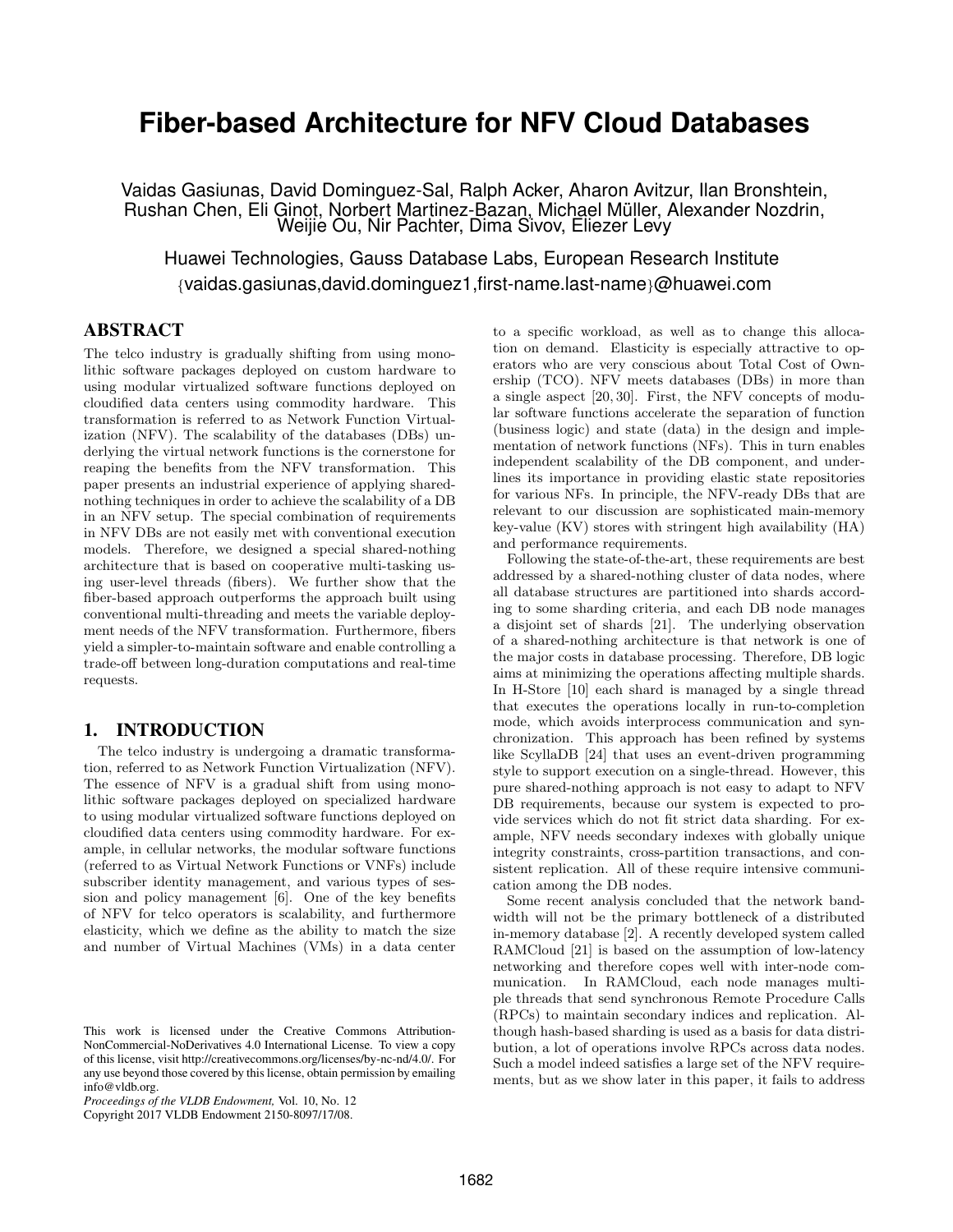the requirements of variable deployment and to provide a high throughput in a commodity network.

In this paper, we describe and compare two different system designs for the DB. In our first approach, we keep the multi-threaded architecture of RAMCloud, and break down the RPC handler functions into multiple steps managed by a state machine. When an RPC is sent, the sender thread is suspended. The thread execution is resumed when the response of the RPC is received. This model provides good throughput for certain deployments, but it is difficult to adapt when a different number of cores is available or the workload changes. Moreover, the implementation becomes significantly more complex than the original one.

The limitations of the first approach are addressed by fibers, also known as light-weight, or user-level threads, which are the basis of our second approach. The new architecture is based on the concept of running each partition of the database in a single threaded process with cooperative multitasking. Consequently, the database is implemented as a simple sequential program, where RPCs internally yield the control while waiting for a response. Such approach shows very good scalability with respect to the size of the VMs, while preserving the code simplicity and the original scale-out properties of RAMCloud.

In this paper, we demonstrate that fibers are an excellent technique for a high-performance NFV database implementation. Fiber architecture provides a linear scalability of throughput and response times of hundreds of microseconds in a commodity network. Our results show that the fiber architecture provides a very good throughput per CPU core on VMs of arbitrary size for any typical NFV workload, in a lot of cases outperforming the multithreaded solution several times. Furthermore, the addition of fibers allows our system to achieve TATP benchmark [18] results comparable to those of one of the best state-of-the-art key-value databases, which relies on specialized hardware [5].

The rest of the paper is structured as follows. In Section 2, we define the problem by specifying the requirements of an NFV DB and discuss the limitations of our initial multithreaded architecture. In Section 3, we describe in detail our fiber-based architecture. Section 4 includes our experimental results. We survey related work in Section 6 and conclude in Section 7.

## 2. PROBLEM DESCRIPTION

#### 2.1 Requirements

Traditionally, the telco industry relied on specialized hardware, where each piece of hardware implemented a specific network function tightly integrated with the data management. This architecture is being substituted by the NFV architecture shown in Figure 1. The network function is executed in a cloud environment, which enables an elastic deployment because each component, including the database, scales independently by adding or removing VMs. This architecture reduces the TCO because it provides a more efficient resource utilization and runs on commodity hardware. This transformation preserves the requirements of the telco applications while it introduces new challenges related to the deployment in the cloud. We summarize the key characteristics for NFV databases as follows:

Very low latency and high throughput. Specifically, throughput of tens of thousands of KV operations per second



Figure 1: NFV architecture.

per CPU core. Note the built-in per core key performance indicator that expresses the TCO-awareness of operators. The required latency (round-trip response time) is of hundreds of microseconds for a KV operation from a client to server in the same data center with a high-speed (10 Gb/s) network.

Variable deployments and flexible scalability. The telco industry is very conservative, and therefore NFV is a gradual transformation that might take more than a decade. This translates to a requirement of supporting variable size deployments on a variety of hardware and data centers. On the one hand, in a trial, a database cluster can be provisioned at low cost on a small cluster of VMs with a few cores (e.g., one or two cores per VM). As the number of subscribers handled by the NFV trial grows, the deployment can scale-out with more VMs. On the other hand, as operators dare to upgrade or build modern data centers, deployments may need also to scale-up on physical machines with more cores. Moreover, regardless of the need for gradual transformation, this type of scalability is one of the biggest advantages of NFV, as it enables provisioning resources ondemand.

High availability. Software and hardware failures cannot have a significant impact on the service. This can be achieved by data partitioning (sharding) and replication of the shards to increase availability (as well as for load balancing and scalability). Shards of the same table and replicas of the same shard are spread across DB nodes (see Figure 1). The DB must detect promptly if any DB node has crashed, and resume the service using a hot replica of the relevant data shard. Telco applications are characterized by the very high availability, even if consistency is sacrificed temporarily.

Indexed data. Telco applications require looking up data by various fields. For some of the indexed fields, such as the telephone number or the identifier of a subscriber, unique integrity constraints must be maintained. Moreover, indices are replicated for high-availability.

Consistency. Under normal operation mode, applications expect both availability and consistency, which is important for providing high quality services. Indexing and replication must provide a consistent view of the data.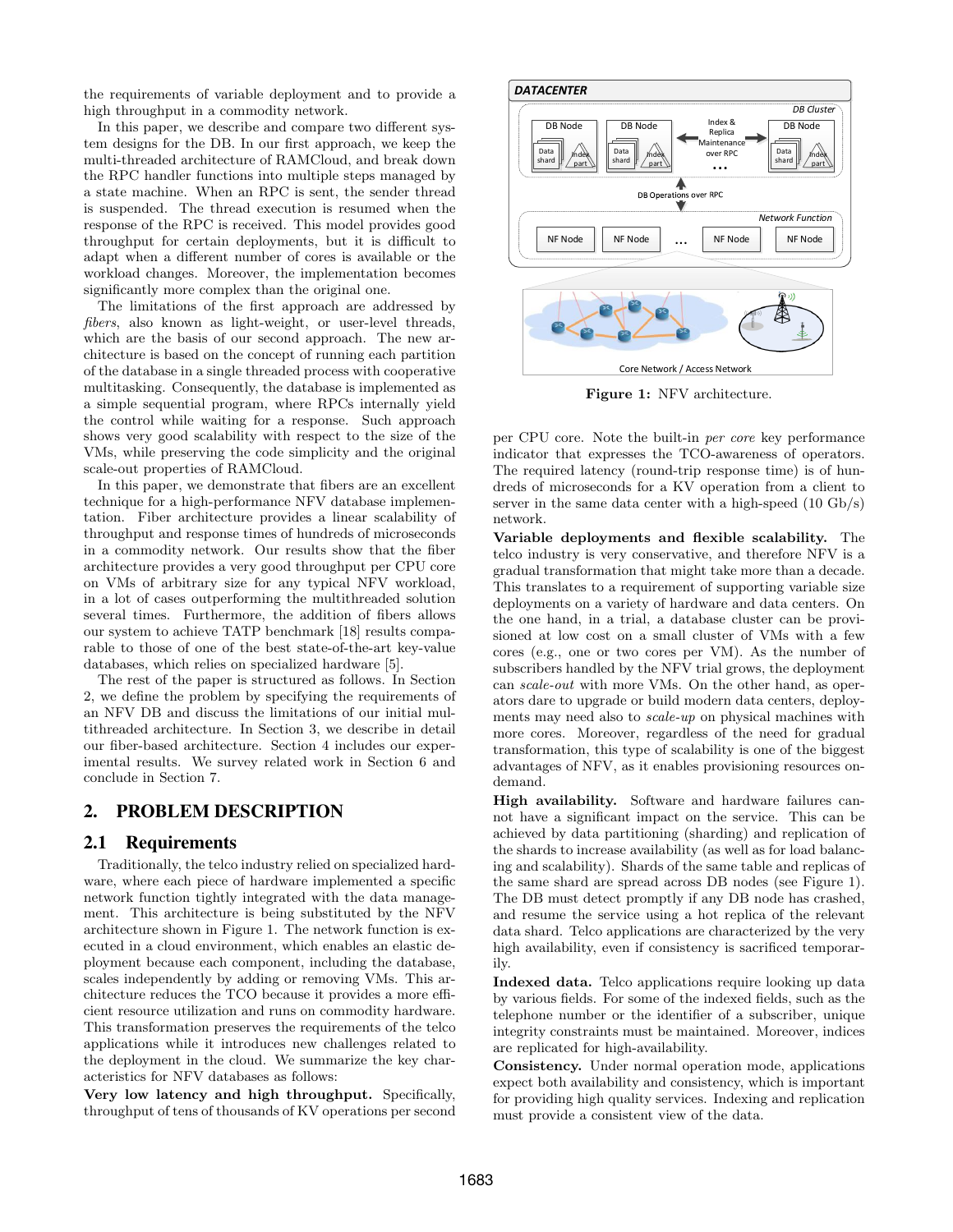Mixed workload. In many network functions, the KV workload is critical and has the high-throughput and lowlatency requirements mentioned above. However, often a long-duration activity (scan or range query), with a lower priority is also required. This mix introduces an inherent trade-off that requires means for controlling it.

These requirements have several implications to the possible design choices. First, the low latency limits the possibility for batching in network communication and processing. Second, to maintain strict consistency, replication and global index updates must be performed synchronously. This implies that processing of each KV-operation consists of multiple server-to-server RPCs for replication and index updates. The database must be able to process a lot of RPCs with very short deadlines.

To support mixed workload, the database nodes must support concurrent processing of requests. Serial execution of all tasks is not acceptable because long running tasks would block the database node for long periods of time. Concurrency is also necessary to support synchronous RPCs for replication and index updates, because otherwise such RPC would block the data node and potentially create a deadlock.

# 2.2 Multithreaded asynchronous approach

#### *2.2.1 Summary of RAMCloud architecture*

We selected RAMCloud as the base of our DBMS architecture, because it is a multithreaded key-value store that aims at very low latency, fault tolerance and scale-out [21]. RAMCloud architecture has two types of servers: a coordinator and multiple masters. The coordinator is a centralized component that handles all the cluster management procedures and the cluster metadata. The masters contain the data of the key-value storage and the indexes. Database applications use a client library that contacts the masters and the coordinator.

RAMCloud communication among masters, coordinators and database clients is performed through an RPC abstraction. RPCs are implemented as an asynchronous send operation and a synchronous blocking wait. Since RAMCloud is designed for very fast networks with latencies of few microseconds, the wait procedure is implemented as a busy wait that polls the network until the response is received. Parallel RPC requests are also supported by sending multiple RPCs in parallel, and then waiting for the completion of all RPCs. A transport layer, which controls the effective creation, send and receive of network packets, separates the transport protocol (e.g. TCP, UDP...) from the RPC abstraction.

The execution model of RAMCloud servers is based on a single-dispatcher, multiple-worker model. The dispatcher thread receives the requests from the network and assigns them to worker threads, which are preallocated in a pool. The worker implements one handler function for each RPC, which computes the response. This model enables the utilization of multiple cores for processing requests and also enables the use of blocking waits on RPCs or shared resources, without compromising the responsiveness of the server. In addition to that, there are various additional threads that perform background activities such as log cleaning of the log based storage, or data migration due to cluster scale-out.

The advantage of this architecture is that it achieves very low latency, in particular in Infiniband networks. Our goal is, however, to support deployments on commodity cloud environments, which have much higher network latencies, usually, in the range of tens to a few hundreds of microseconds. As a result, the time spent waiting for the completion of the RPC was several times higher than the time spent for actual request processing. For example, in one of our early benchmarks of update operations, we measured that a worker thread spent about 30  $\mu s$  for processing the update operation, and 210  $\mu s$  waiting for the completion of the replication RPC: 87% of the worker time was wasted just on busy waits. Other sources of busy waits were spinlocks for access to shared resources, such as accesses the hash-table of the key-value store, the log storage or metadata.

A second advantage is that the database code for handling a request in a worker is written as a sequential program that computes the response to the RPC. This model is very convenient, as it hides most of the complexity of RPCs, which are seen as local function calls. In RAMCloud, operations follow a sequence of steps that ensure strict consistency among data tables, backups and indexes, which are located in different computing nodes. So, a master that receives an RPC (e.g. write an object) often sends more RPCs to other masters (e.g. update indexes, replicas...). We also followed a similar model when we added new features requested by the applications. Some examples are hot replication, georeplication, or publish/subscribe that also require additional RPCs. The implementation details of these features are out of the scope of the paper.

#### *2.2.2 Asynchronous RPC handling*

Although RAMCloud fits most of our requirements, it does not target the throughput and the scale-up/down elasticity requirements. As a first prototype, we modify the original RAMCloud execution model to remove the busy wait logic from RPCs, by a mechanism that does not consume CPU continuously and let other threads use the processor.

A straightforward approach would be to replace busy waits by waits on condition variables. However, it does not work well for several reasons. First, the use of synchronization variables introduces overheads in the order of microseconds, which is considerable, bearing in mind that the typical request processing time ranges from a few microseconds to a few tens of microseconds. Second, this solves only a part of the problem, because although worker threads yield the CPU, they still remain in the state of blocking wait and thus are unable to process other requests concurrently. Therefore, for full utilization of CPU resources we have to maintain a number of worker threads that is several times larger than the number of available CPU cores, which further increases overheads due to additional contention and context switching.

Our approach to avoid busy waits is based on relying on asynchronous RPCs for communication, and rewriting the request handlers in a state-machine style. We divide each RPC handler in multiple phases, where each phase is a state. Each phase finishes when there is a blocking call, such as replication or a remote index update. RPC always happen at the end of a phase, we transition the state machine to the next state and exit the handler routine, releasing the worker thread for processing other requests. When the RPC response arrives, we schedule the RPC handler for execution on a worker thread again. When the worker thread enters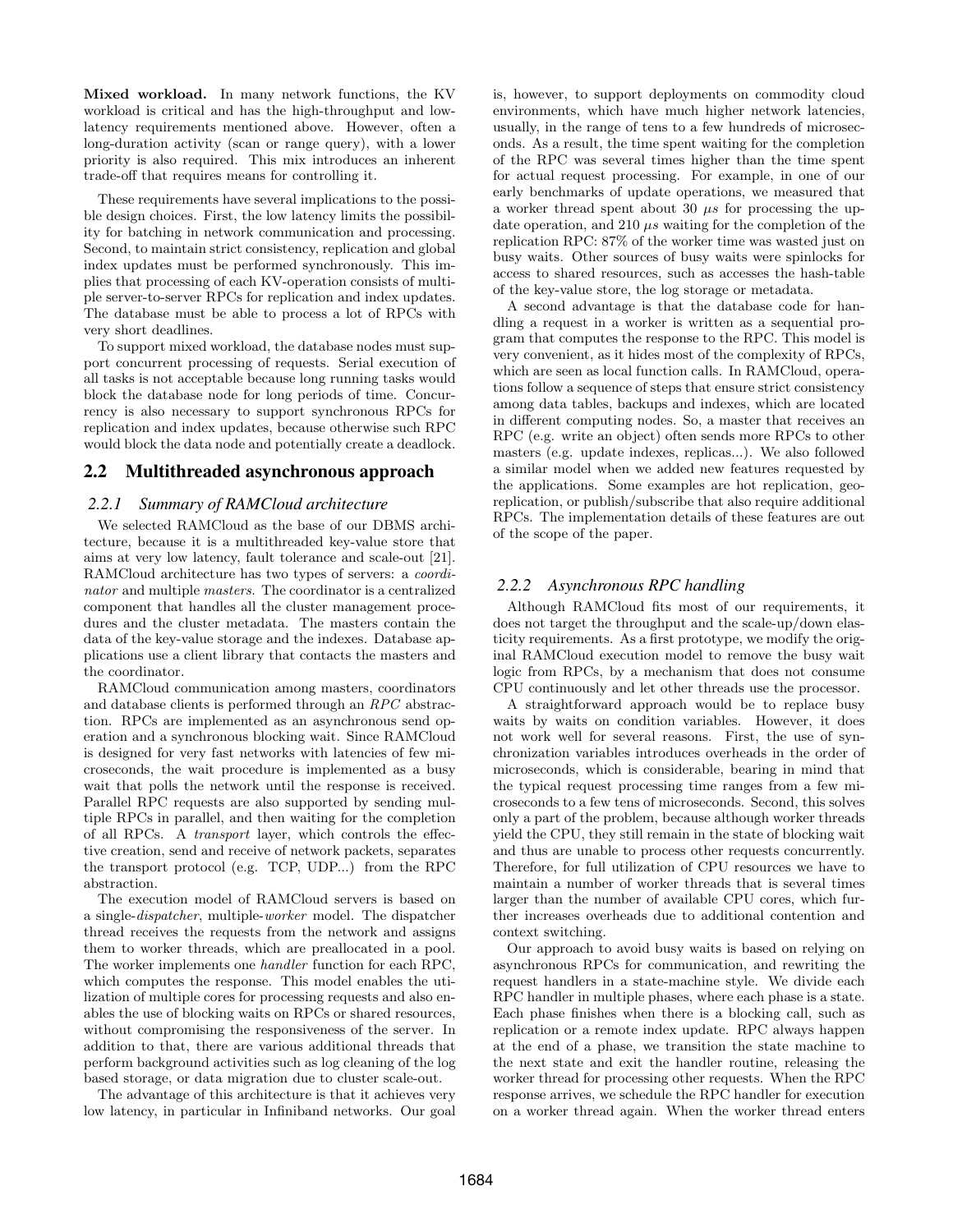

Figure 2: CPU task allocation.

the handler routine, it continues processing, starting with the next state.

Sometimes no RPCs are sent at the split points because, for example, there are no secondary indexes to be updated, or replication is disabled. In such cases the RPC handler does not yield the control to the worker thread, but instead immediately proceeds with the next state. In some other cases multiple RPCs are sent in parallel, in the cases of replication to multiple destinations or update of multiple remote secondary indexes.

#### *2.2.3 Analysis*

The asynchronous RPC handling eliminates the CPU waste on busy waits, improving the efficiency of worker threads several times. In this design, one worker thread is able to completely utilize one entire CPU core. With such a change, we improve the throughput by one order of magnitude.

Our initial expectation was that it would be sufficient to create one worker thread per CPU core, as it would reduce inefficiencies related to context switching and cache pollution. However, we found a problem related to the specialization of threads: It is difficult to find an optimal mapping of different types of threads to CPU cores in a way that achieves full utilization of all the available CPU. For instance, Figure 2a illustrates the situation, where the dispatcher thread, responsible for all network I/O, is the bottleneck, while the CPU cores for worker and background processing threads are underutilized. The optimal ratio of the number of threads often depends on the database workload. For example, an update of an object with multiple secondary keys creates much more communication over network to update remote indexes than an update of an object without any secondary keys, and therefore needs much more CPU in the dispatcher thread. This problem is also detected in the original RAMCloud, e.g. [21] reports a maximum worker CPU utilization of 80% in a read workload of single objects in a one worker configuration.

The number of CPU cores per VM depends on the customer deployment, and since we run in a virtualized environment, the number of CPU cores may even change dynamically. A special challenge for the multithreaded design is an efficient execution on VMs with very few cores - two or just one, which is necessary for small deployments or telco environments with limited hardware resources. On these deployments, we were forced to create significantly more threads than available CPU cores.

Last but not least, the new design introduces a lot of complexity into the code. We transform the original simple sequential RPC handlers from RAMCloud into multiple phases that are connected through a state machine. Also, the new model adds restrictions in the RPC usage. The asynchronous model requires identifying all functions that send RPCs and adapt their code to add split points. In contrast, RAMCloud RPCs are normal function calls that can be used anywhere in the code. Finally, the extension of the solution to other blocking mechanisms which are not RPCs (in particular, we were interested in synchronization mechanisms such as mutexes) requires a careful redesign of the existing code similar to the one described for RPCs.

## 3. ARCHITECTURE BASED ON FIBERS

The elasticity of database deployment with respect to available CPU cores is improved by moving from multithreaded to single-threaded architecture, in which each database process is implemented by just one thread. As shown in Figure 2b, we spawn one database process for each available CPU core on a database VM, so achieving an optimal match between CPU cores and threads. There is no fixed allocation of CPU to specific tasks, instead each type of task can take an arbitrary share of the CPU, depending on the type of the workload. Besides, single-threaded design completely eliminates data sharing and thus the overheads resulting from contention on shared data.

The challenge of moving to single-threaded architecture in our case is managing concurrency in an efficient and convenient way. We must handle multiple database requests concurrently to avoid the process being idle during blocking waits on RPCs; the potentially long running tasks must not block the process for long periods of time. Expressing all concurrent tasks in the state machine style described in Section 2.2.2 would require a lot effort and would make the code complex and difficult to maintain.

We address this challenge by relying on lightweight threads [25, 32] to express concurrency on top of the single operating system thread. In this approach, scheduling and context switching happens in the user space, and concurrency is controlled by cooperative multitasking. Context switches are explicit in the implementation of the tasks, unlike in case of preemptive multitasking, where the operating system decides the thread scheduling. To avoid confusion, in the rest of the paper we will use term fiber to refer to lightweight threads, and the term thread to refer to the regular threads managed by the operating system.

Fibers like threads allow expressing the network RPC management in a natural and sequential code, making it easy to understand and to maintain. At the same time, they significantly reduce the cost of context switching and therefore enable the implementation of concurrency at a finer level of granularity. With fibers, we can afford yielding tasks on short-blocking waits that take a few microseconds, instead of waiting spinlocks that do not release the CPU for other tasks. We can also periodically yield long running tasks at the granularity of tens or hundreds of microseconds, which enables preserving low latency of handling database requests.

In the remainder of this section we give a short overview of our fiber framework, the design of different components of our system on top it, and optimizations that helped to improve performance.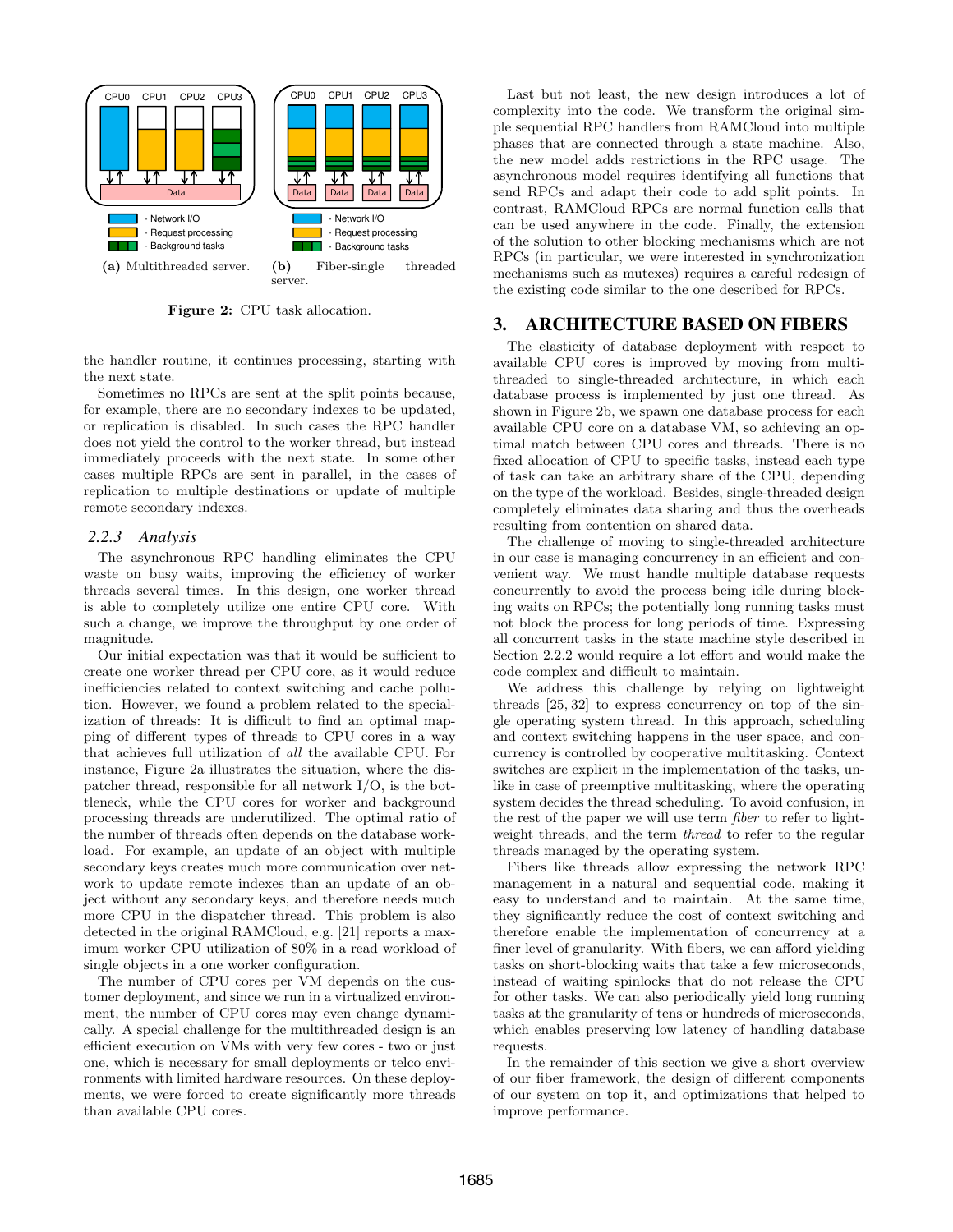## 3.1 Overview of the fiber framework

We implement our own fiber framework, reusing the implementation of fast context switching from the libfiber [33] open-source project. To minimize the costs of scheduling, the framework supports scheduling on only one executor thread and relies on a simple FIFO policy, which is sufficient to prevent starvation, and requires very few instructions to select the next fiber to be executed.

The framework includes only the features that we need for our project: (a) voluntary fiber yields, (b) suspending and resuming fibers, (c) sleeping for a specified amount of time, and (d) polling for network events.

The yield operation is called by long running tasks to avoid blocking the execution of other concurrent tasks for a long time. Internally, the yield is a call to the scheduler to select another active fiber to be executed and a context switch to that fiber. The current fiber remains active and is reinserted into the scheduler queue.

The suspend and resume operations are necessary for the implementation of blocking waits. To enter a blocking wait a fiber calls suspend operation, which is analogous to yield with the only difference that the fiber is not rescheduled for execution. To end the blocking wait, the suspended fiber must be resumed by another fiber. The resume operation activates the given fiber by simply inserting it into the scheduler queue.

Our microbenchmarks<sup>1</sup> show that we spend in total 35 ns on a fiber yield, and 16 ns of this time is spent on fast context switching. For comparison, the POSIX function swapcontext, which performs context switching as used by the operating system, takes 200 ns on the same machine. Cache pollution after the context switch is not considered in the microbenchmark.

The sleep operation is used for various purposes in the database design. The most common use is for scheduling activities that need to be executed at regular interval of times, such as cluster health checks. Fibers cannot use system sleep, because it blocks not only the sleeping fiber, but also the entire executor thread. Therefore, the framework relies on its own timer-based scheduling for implementing sleeps. A special maintenance fiber checks the timer list on its every iteration, and wakes up the sleeping fibers once their timers expire.

In fibers, we can use only non-blocking read and write operations for network communication. The fiber framework supports non-blocking network I/O by providing a centralized facility to poll for network events. The transport layer uses framework API to register sockets to be polled for events and the callbacks to handle them. The maintenance fiber polls all registered sockets on its every iteration using epoll wait system call, and executes the registered callbacks to handle the received events.

# 3.2 Remote procedure calls

Many of our database operations rely on the execution of a sequence of steps, some of the steps like replication or index updates being implemented by RPCs to other server nodes. One of the main advantages of using fibers is that they enable implementing such operations by a natural sequential code, while still efficiently releasing CPU to other tasks during the RPCs.

The use of fiber scheduling to release the CPU during waits is hidden in the implementation of the wait for RPC completion. Before entering a wait, we save the pointer of the current fiber in the RPC object and suspend the fiber. The fiber remains inactive until a response to the RPC is received. The incoming network events are handled in the transport functionality executed in the maintenance fiber. When transport reconstructs a response to an RPC, it resumes the fiber stored in the RPC object. Waiting for completion of multiple RPCs sent in parallel is implemented analogously, the only difference is that we count the number of received responses, and resume the waiting fiber when all the responses are received.

Some RPCs need to be canceled after a certain timeout. To implement such RPCs, the waiting fiber, instead of calling suspend, puts itself to sleep for the time specified by the timeout. We extended the implementation of the resume operation so that it also interrupts the sleeping fibers by canceling their timer and scheduling them for immediate execution. Thus, by calling resume on reception of the RPC response, the transport callback wakes up the waiting fiber. After returning from sleep the waiting fiber decides on whether to handle the timeout or successful RPC completion by checking the state of the RPC.

## 3.3 Synchronization

The code of the original multithreaded approach relies mainly on spinlocks for synchronization in performance critical code. However, the large majority of spinlocks are eliminated by relying on cooperative multitasking. The advantage of cooperative multitasking is that the code between two yields is executed atomically, thus no additional synchronization is necessary to guarantee atomicity of short critical sections that were previously protected by spinlocks.

Explicit synchronization in the form of light-weight mutexes is necessary only in a few cases where we keep longterm locks in code segments involving blocking waits. For example, the original code uses a read-write spinlock to control access to table metadata, which is updated on demand during reads. This spinlock prevented concurrent updates to the metadata, in a process which includes an RPC to the coordinator. In the fiber implementation, metadata is still updated by an RPC to the coordinator and we keep a lightweight mutex to prevent parallel requests and modifications by multiple fibers.

Light-weight synchronization primitives such as mutexes and condition variables are implemented using the suspend and resume operations provided by the framework. A fiber calls suspend to wait for a lock to be released or a condition to be met, and it is resumed by another fiber which releases the lock or raises the condition. Every synchronization primitive maintains its own list of waiter fibers. Dynamic memory allocation is avoided by inlining the nodes for the waiter list in the structure of the fiber – since a fiber can wait for one object at a time, we need only one node per fiber. The state of synchronization primitives can be accessed and updated very efficiently because, due to cooperative multitasking, no additional means (spin-locks or CAS operations) are necessary to guarantee their atomicity.

<sup>&</sup>lt;sup>1</sup>All microbenchmarks mentioned in the paper are executed on Intel Core i5-4570 machine, running Ubuntu 14.04.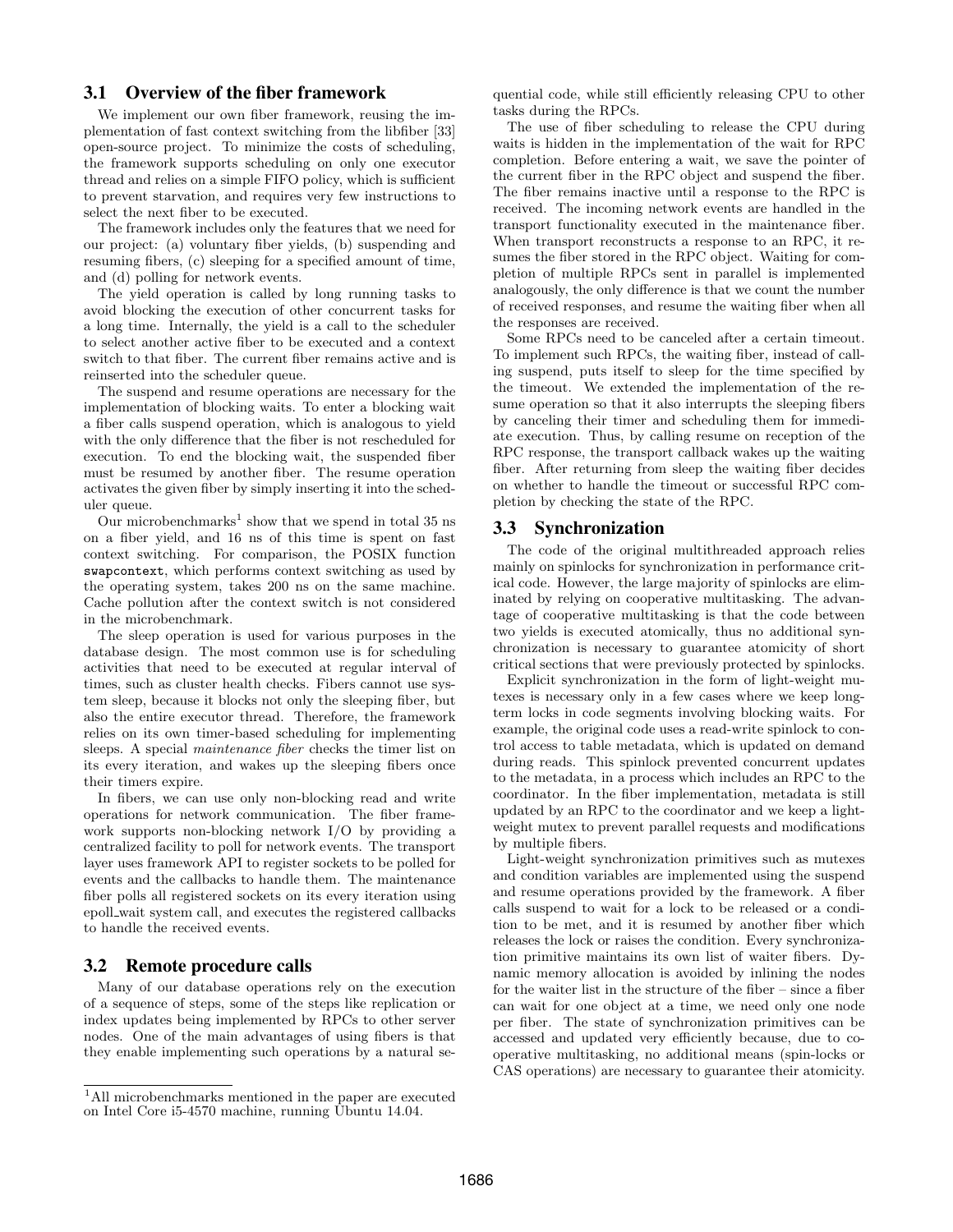# 3.4 Long running tasks

Although cooperative multitasking reduces the need for additional synchronization, the disadvantage is that the developer must identify all the places where explicit fiber yields are necessary. Such explicit yields are necessary for potentially long running tasks, such as log cleaning or queries involving table scans. Otherwise, the execution of such tasks until completion without yielding may compromise the latency of deadline sensitive tasks. One example of tasks with deadlines are KV operations that are expected to be executed within a few milliseconds. Also, some internal management tasks, such as the distributed ping mechanism [21], which detects when a server fails and initiates the failover procedure, have time deadlines. If a server does not respond timely to pings, it may be wrongly identified as failed.

In a lot of cases, it is known which tasks can potentially take a long time. In the initial phase of the migration to fibers, we reviewed the code of all known long running tasks and inserted yields in the end of their loop iterations. In most of the cases yielding on every iteration is too frequent. Therefore, we track the time since the last yield, and yield only when this time exceeds a certain threshold.

It is, however, difficult to identify all the places where explicit yields are necessary. For this we added a debugging code that reports an error in case a fiber was running without yielding for several milliseconds. With this check enabled while running our test suites, we were able to identify further places where explicit yielding was necessary. For example, we found that the log cleaner may spend a few milliseconds for sorting a list of objects. Then, we changed the algorithm to avoid sorting too many objects at once. In general, detecting all potentially long-running execution paths requires a very good test coverage.

#### 3.5 Worker management

The reception of the incoming packets and reconstruction of request parameters is performed in the transport functionality, which is executed by a single maintenance fiber. We cannot process the requests in the maintenance fiber, however, because they may involve blocking waits. Therefore, we rely on dedicated worker fibers for processing requests. One design issue we have to deal with is to decide on how many worker fibers to create.

In our initial multi-threaded approach we created the number of worker threads corresponding to the number of available CPU cores, but in case of fibers we use only one CPU core per process, so the only reason to create multiple worker fibers is to maintain the level of concurrency that is sufficient to utilize the CPU during blocking waits.

A straightforward approach is to create a new fiber for every incoming request and destroy it once the request handling finishes. The cost of creating and initializing fibers on every request is too high compared to the processing time of simple requests, which is in the range of a few microseconds. We found that a more efficient solution is to keep a pool of initialized worker fibers and allocate more fibers dynamically on-demand. The transport layer enqueues received requests to a shared queue, and the worker fibers wait for requests in a loop. Due to cooperative multitasking, there is no contention on the queue accesses and no synchronization is needed.

Each fiber consumes memory for status structures and its private stack. Our dynamic policy aims at minimizing the amount of created fibers simultaneously and its corresponding memory usage, while it allocates enough fibers to keep the CPU busy. The pool initially starts with no worker, and the workers are added in two situations. First, the transport layer creates one new fiber, if after queuing the requests no idle fiber is available. Second, a worker creates one new fiber, if after suspending the execution, the worker finds that there are requests in the queue and no fiber is ready for execution. This policy ensures that the system creates a new fiber if there are requests in the queue and all workers are suspended. In order to control the memory usage, we set an upper limit to the number of worker fibers that can be created. This limit is reached only in error situations causing some servers not to respond to RPCs for a long time.

The number of workers can be again reduced when the request queue is empty. When a worker finishes processing a request and there are no requests to process, the worker adds itself into the idle worker pool and suspends itself. When the pool size reaches a certain threshold, we actually destroy excessive worker fibers.

## 3.6 Optimizations for locality

The 35 ns spent in a fiber yield that we measured in our microbenchmarks is only a part of the actual costs of context switching. The hidden costs, which are more difficult to quantify, are related to loss of cache locality. Every time we switch to another task, we switch the execution to a different code section that accesses a different set of data. With every concurrent task we increase the pressure on the processor cache and increase the probability of cache misses. As a result, in our processing time-breakdown, we observed a slowdown of various operations after switching to fibers, although in many cases they were executing exactly the same code.

We addressed this issue by reducing the number of context switches. The context switches resulting from the worker fibers entering the state of blocking wait cannot be avoided. But, many requests – including very frequent ones such as object reads or replication – do not involve any blocking waits. We process multiple such requests in a row without yielding. Each time that the worker fiber finishes a request, it checks if another request is available in the shared queue, and continues processing it without yielding. Nevertheless, we add a check of how much time the worker has been executing without yielding, and when this time is exceeded, the fiber yields even if there are more requests in the queue. The choice of this threshold value depends on the latency requirements. In our case, we can afford processing without yielding for a few hundreds of microseconds, which already allows processing ten or more requests in a row.

Another optimization that we performed for improving cache locality is worker specialization. Instead of having only one pool of generic worker fibers, we maintain specialized worker fibers for the most common types of requests. For example, we have a pool of workers for handling only object replication requests<sup>2</sup> and a separate queue for storing these requests. Such specialization provides performance improvement in two ways. First, when a specialized worker thread processes multiple requests without yielding, it executes the same code for each request, which improves cache

<sup>&</sup>lt;sup>2</sup>Since the object replication does not involve blocking waits, there is only one worker in this pool.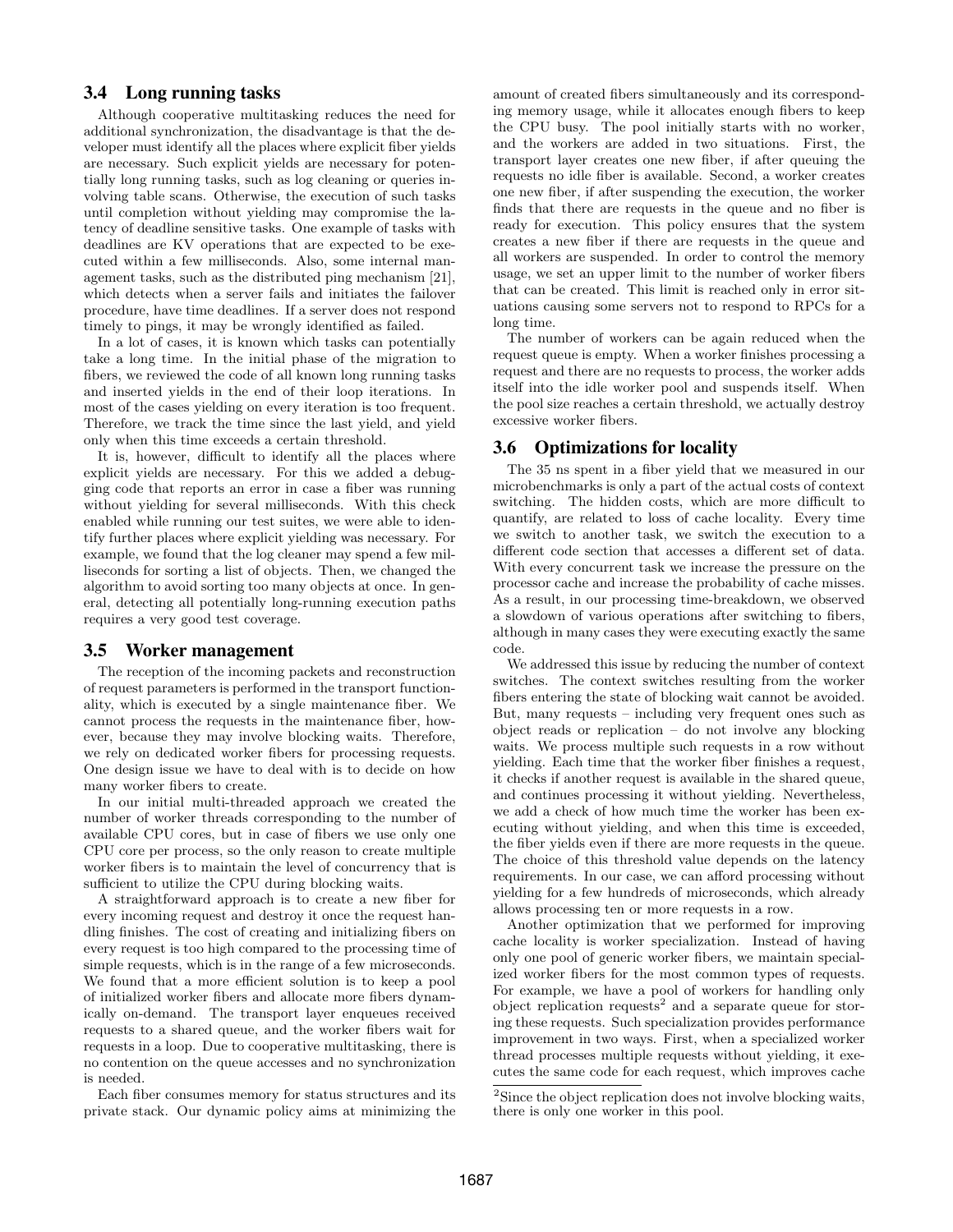locality. Second, the specialization enables preallocation and precomputation of the state that can be reused for handling multiple requests of the same type.

After the switch to fibers, we observed in particular a significant increase in the time spent on network operations. For example, the time of the kernel call to send a UDP packet increased from 1.5  $\mu s$  to 3  $\mu s$ . These calls involve multiple layers of the network stack. In the multi-threaded design, the networking was handled by one thread that was spending most of this time in the kernel calls, while in our early design based on fibers the network communication was intermixed with the processing code.

We managed to restore the original performance of the transport layer by executing multiple network operations in a row. After getting an epoll event, we try to read multiple packets from the socket in a row without yielding until the socket gets empty or we reach a certain limit on the number of packets. After reading each packet, we reconstruct incoming requests and enqueue them for processing. In this way we also increase the potential of batching in the worker fibers, because once we switch to a worker fiber, there are multiple requests in its input queue, so a worker can process them without yielding.

To achieve grouping of network send operations, we rely on asynchronous scheduling to postpone their execution. When a worker fiber sends a reply after handling a request or sends an RPC to another server, the transport layer does not perform the send immediately, but instead accumulates the messages to be sent in a queue. The transport schedules a task to be executed from the maintenance fiber in its next iteration, which send the accumulated messages by performing multiple network sends in a row.

Note that we do not introduce any artificial delays for the purpose of batching. If there is only one packet to be read from the socket, the maintenance fiber immediately yields after reading it; if there is only one element in the request queue, the worker yields after processing just one request. As a result, the batching effects take place only on high load, which means that on high load we automatically trade in some latency for throughput.

### 3.7 Interaction with third-party code

The assumptions made by the fiber-based design, such as atomicity of data access between context switches and absence of blocking operations, can be violated when interacting with code that is not designed to run with fibers.

First, it concerns third-party libraries used for implementation of the database. For example, the logcabin [14] library, which we use for implementing fault-tolerance of the coordinator state, creates additional threads and relies on mutexes and condition variables for synchronization. One possible solution is changing problematic third-party code to comply with fibers. This is, however, error-prone and creates maintainability problems such as migration to a new version of a third-party library. Therefore, we follow another approach – we avoid calling the problematic third-party code directly from fibers and instead isolate it by executing it on a separate thread.

Second, the client-side driver of the database, which is also based on fibers, is used as a library by the applications. The database API is called in application threads, but the RPCs from the client to the database are handled by a dedicated thread, which relies on fibers for concurrent handling of multiple asynchronous requests.

So in both cases we have to deal with interaction of fibers with external threads. In the fiber-based design, data can be safely accessed from one thread only. Therefore, other threads interact with the database thread exclusively by means of scheduling tasks to be executed on the database thread. The scheduling of tasks relies on a circular queue that is accessed lock-free by the consumer (the database thread) and is synchronized on the producer side to support multiple producers. The maintenance fiber polls the queue in each iteration and executes the scheduled tasks.

### 3.8 Reducing CPU usage at low load

One of the requirements of NFV cloud is that a process uses as much CPU as it actually needs. A process should take 100% CPU only for short time for handling load peaks, while in normal operation the CPU usage should reflect the current load. This requirement is difficult to achieve with designs that heavily rely on busy waits. The advantage of fiber-based design is that it enables efficiently yielding control while waiting or sleeping. The only remaining busy loop is the code that polls timer and network events, which is located in the maintenance fiber. The maintenance fiber also fills out all the idle time of the process.

The centralization of polling and idle time processing in the maintenance fiber makes it easier to detect the idle phases and to release the CPU when possible. When there are no other fibers scheduled to be executed, the maintenance fiber knows that there is nothing to do until next network or timer event. Thus the maintenance fiber can release CPU until the next timer or network event. It achieves that by computing the time until the next scheduled timer (if any) and using this time as timeout for a epoll wait call. The epoll wait suspends the executor thread until the next network event or the timeout. This is a call to kernel, which releases CPU in case of long waits.

The epoll wait call must be also interrupted in case of tasks scheduled from external threads as described in Section 3.7. For that purpose we rely on a light-weight inter-process signaling mechanism, called eventfd [13]. The database thread opens an eventfd object and registers its file descriptor for polling. An external thread after scheduling a task wakes up the database thread from epoll wait by writing an event into the eventfd object. According to our microbenchmarks, this notification mechanism creates about  $1 \mu s$  overhead per event. A notification is necessary only when the database thread is actually in the epoll wait state, in other cases this overhead is avoided.

# 4. EXPERIMENTS

We analyze our database in the context of an application that implements a network function called Mobility Management Entity (MME) [23], unless explicitly stated in the experiment. Its responsibility is to maintain mobile IP connectivity sessions used by mobile devices like smart phones [6]. The MME application stores one subscription object, which is modeled as a tree, for each active subscriber. Each subscriber has a unique identifier, which is used as the primary key of the session. Moreover, the session has three indexed fields, and two of them are unique. Note that the uniqueness constraints are global for the whole database and not per data node. The protocol of index maintenance, which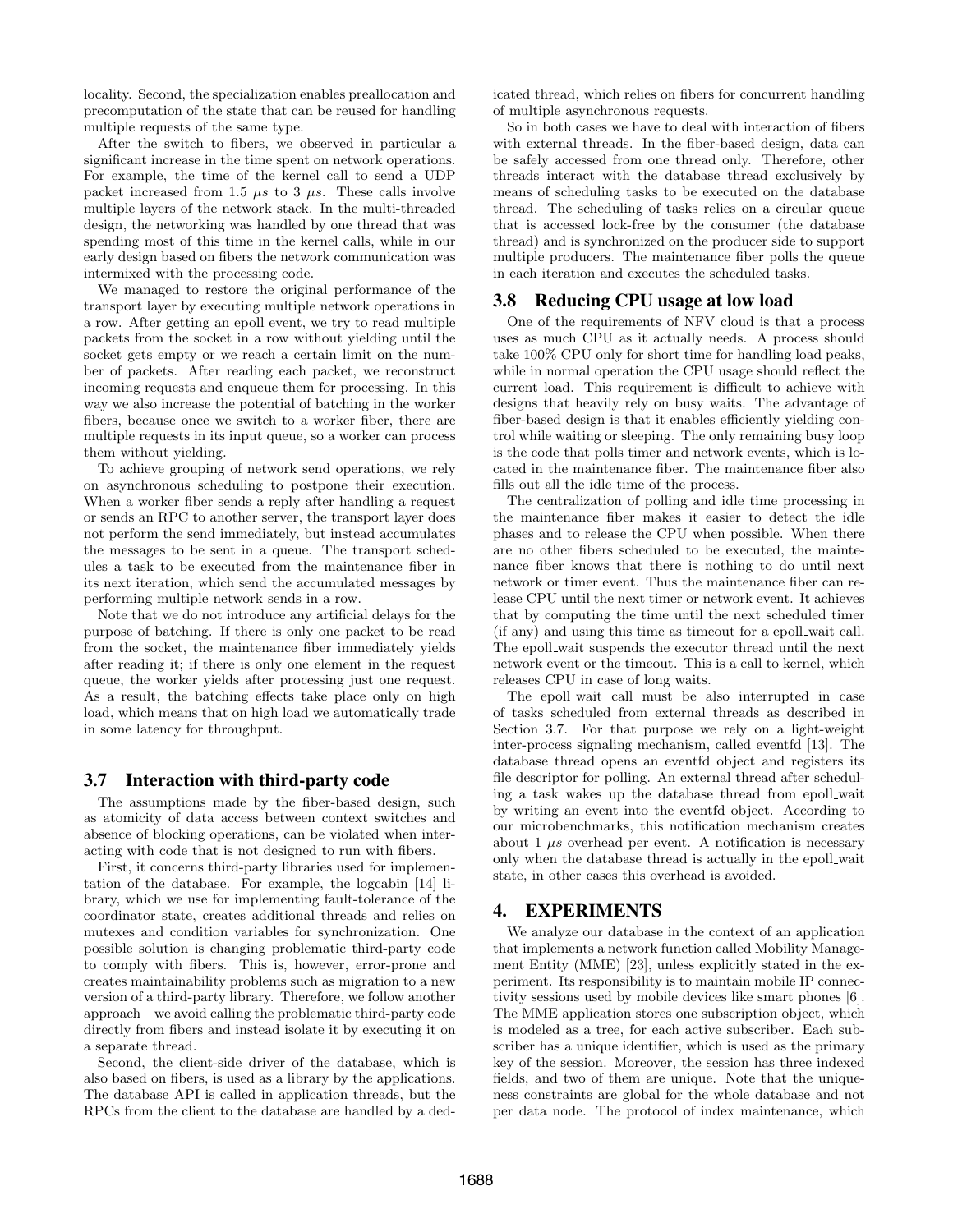

Figure 3: Scale-up. Insert throughput per VM.

is not part of this evaluation, is similar to the one described in [11]. In all our experiments, we keep a hot replica for each object and another replica for each one of the three indexes.

The database stores the session object, and this state is continuously updated. The client MME application keeps a cache of session data that is used for read requests. When the client updates the session data, it pushes the change to the database. Therefore, the database workloads for our application contain a negligible amount of read operations. We use a simulator that generates the workload of the Huawei MME application. In this paper, we focus on the session data, which produces most of the workload and requires a scalable throughput of write operations. We report two use cases that correspond to the most common workloads. The "insert" workload simulates the device attach and detach operations of MME (connecting and disconnecting from the network). The attach operation of the simulator inserts a new object for a given user. Later, the object is removed by the detach operation. Each object insertion and removal modifies the three secondary indexes. The "update" workload modifies fields in the subscriber session status. These changes modify sections of the tree that are not indexed. The size of those objects is between 1-4 KB.

During the development of the database, we introduced some performance optimizations in the storage engine, which are only available in the fiber version of the system. Therefore, for a fair comparison of the fiber and multi-thread architectures, we disable these optimizations in the experiments when we compare both approaches. The optimizations do not affect the scalability of the system and only increase the absolute value of the throughput per core.

#### 4.1 Scale-up experiment

We begin by evaluating the ability to support variable deployments, which is the main advantage of the fiber-based approach against the multithreaded approach in terms of performance. In particular, the scale-up experiment compares the throughput of both approaches with respect to the number of available CPU cores per VM.

Setup: We run the tests in a cluster with two physical servers, where each server has two Intel Xeon E5-2690 v3 processor at 2.6 GHz, with twelve cores each. On each physical server we use one 10-Gbit Ethernet card. We allocate one virtual machine on each physical server, preserving NUMA



Figure 4: Scale-up. Update throughput per VM.



Figure 5: Scale-up. Throughput per core.

locality for memory and CPU. One of the cores in each virtual machine is reserved for the operating system. Network communication is based on UDP, using standard Linux network stack in combination with SR-IOV drivers. In the fiber-based approach, we create a separate database process for each available CPU core. In the multithreaded approach, we reserve one CPU core for the dispatcher thread, and scale-up by increasing the number of worker threads. The single-core configuration is an exception, because all threads must share the same CPU core.

Results: Figures 3 and 4 depict the results for the insert and update workloads, respectively. We observe that the multithreaded model scales up to a few cores: two in the case of inserts and five for updates. Thereafter, the addition of cores does not provide any additional performance, because the dispatcher thread gets saturated and is unable to create enough load to the worker threads.

In contrast, the throughput of the fiber architecture scales almost linearly. In this architecture, we are able to push the CPU utilization of each core close to the maximum: We measured CPU utilization in the range of 95%-100% during all the experiments from one to eleven cores. The insert operation is more expensive than the update operation, because insert modifies eight database structures, which are distributed in the cluster: the table and its replica, the three secondary indexes and their three replicas. On the other hand, an update affects only the table and its replica.

When we plot the same data as performance per core in Figure 5, we see that the multithreaded solution achieves the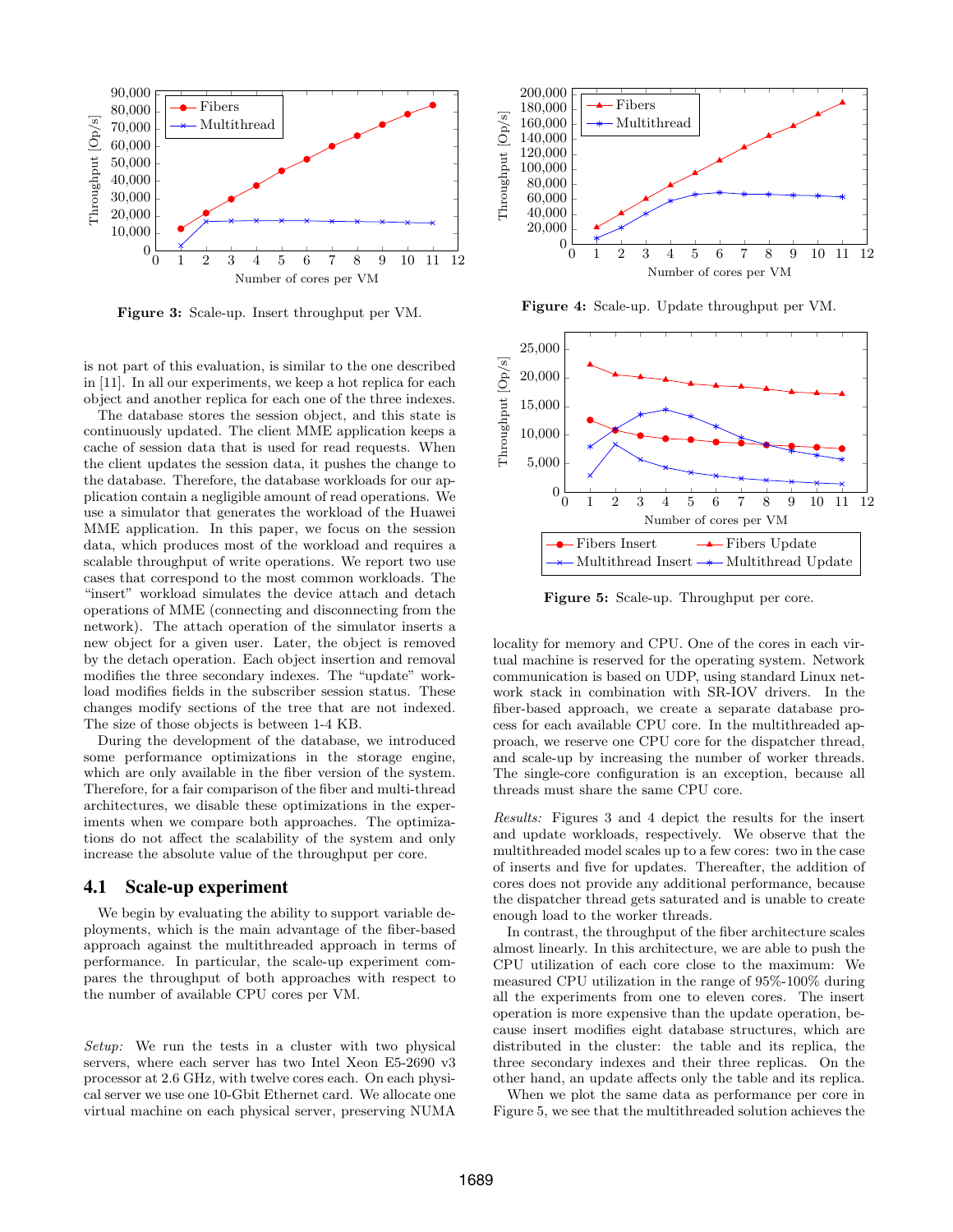

Figure 6: Scale-out. Aggregated throughput.



Figure 7: Scale-out. Throughput per core.

best performance when the configuration comes close to the optimal ratio between the dispatcher and worker threads. The best ratio for inserts it is 1:1, while for updates it is rather 1:3, which means that no concrete deployment would be optimal for all workloads.

The per-core throughput of the fibers approach is much more stable and is significantly above the multithreaded one. As expected, the best performance is achieved on single-core VMs and slowly degrades when adding more cores. There are multiple reasons for this degradation. First, we scale by adding more CPU cores, but other resources remain shared: the network interface, the memory bandwidth, and the lastlevel cache. Second, the load is randomly generated, and the random load variations cannot be fully compensated by RPC queues, which must be short to maintain low latency. Finally, in the insert workload the number of RPCs for index updates increase when increasing number of partitions, because the chance for an object to be collocated with its secondary index entries decreases.

#### 4.2 Scale-out experiment

In the scale-out experiment, we test the scalability of the fiber-based approach with respect to the number of nodes. In that experiment we do not expect an improvement due to fibers, because multithreaded solutions already proved linear scalability in previous evaluations [21], therefore we evaluate just the fiber-based architecture.

Setup: We test the database in a cluster of Huawei E9000 servers, where we run the database servers and the client simulators. Each physical server is equipped with two Intel E5-2620 6-core 2.0 Ghz processors. The servers are interconnected by a 10-Gbit network. Each VM has two virtual



Figure 8: Scale-out. Latency.

CPU cores, which are mapped to two physical cores. We run a single database process in each VM pinned to one core, while the other core is left for the operating system.

Results: Figure 6 depicts the total throughput of the database. We observe that the fiber-based approach provides linear scalability to the database for both workloads. As we add more nodes, the system scales linearly from 5 to 85 virtual machines. Such scalability is important for network functions as the workload may vary during a day or have peaks because of singular events. The insert workload combines four types of RPCs to update the eight database structures which are modified. Even with this complexity, we observe that the described simple FIFO scheduling is enough to provide a fair time share to all RPCs in the system. In more detail, we observe in Figure 7 that the performance per core is almost constant. This means that we are able to scale the operating costs of the data center depending on the number of clients currently connected. Furthermore, the system is efficient in terms of CPU usage, because the insert operation requires less than 80  $\mu$ s of CPU time to update all object data, index and replica nodes for any of the cluster scales tested.

Another significant aspect of our environment is that the operations must be completed under specific latency constraints. For this latency experiment, we configure the client load at the level that inflicts 50% CPU utilization in the data nodes, which simulates operation under a normal load. Here, the database is able to provide responses in 300 and  $500 \mu s$  on average for the two workloads respectively, as shown in Figure 8. Note that these numbers are remarkably low, considering that the round trip of a ping request between two idle virtual machines in our cluster is typically between 80 and 120  $\mu s$ . One insert operation requires four round trips, and one update requires two of them. The difference between the insert and update is because the insert operation updates all indexes and replicates them, while the update does not. This means that most of the latency perceived by the client is because of network hardware limits. The 90th percentile latency results show that the majority of operations are completed within one millisecond, which makes the database suitable for the telco applications.

### 4.3 Evaluation of throughput of TATP

In this section, we put an effort on making our fiberbased system comparable to other existing approaches. We use a public standard telco benchmark called Telecommunication Application Transaction Processing (TATP) [18].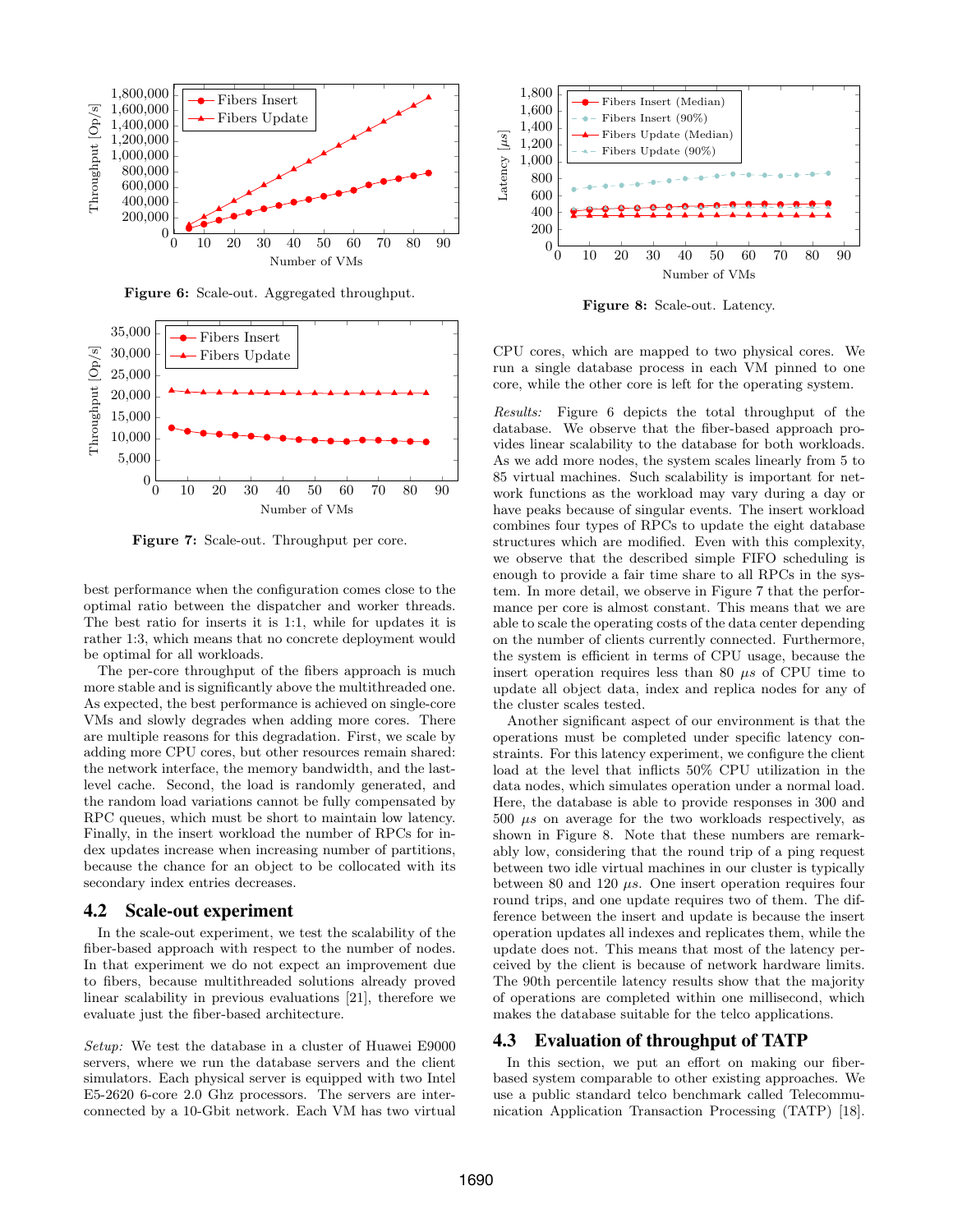|  |  |  | <b>Table 1:</b> TATP results. |
|--|--|--|-------------------------------|
|--|--|--|-------------------------------|

| System                                       | Servers       | Total<br>Cores             | GВ<br>per Server | Backups        | Virtualized | Network                                | Total<br>Throughput                         | Throughput<br>per core                          |
|----------------------------------------------|---------------|----------------------------|------------------|----------------|-------------|----------------------------------------|---------------------------------------------|-------------------------------------------------|
| Horticulture [22]                            | 10            | 80                         | 70               | $\overline{0}$ | N           | Amazon EC2                             | $\sim$ 70 Kop/s                             | $\sim$ 1 Kop/s                                  |
| $FaRM$ [5]                                   | 90            | 1440                       | 256              | $\overline{2}$ |             | Infiniband                             | $140000$ Kop/s                              | $97~\mathrm{Kop/s}$                             |
| SolidDB [9]                                  |               | 8                          | 18               | $\overline{0}$ | N           | N/A                                    | $430$ Kop/s                                 | $54~\mathrm{Kop/s}$                             |
| SolidDB [9]                                  |               | 32                         | 18               | $\overline{0}$ | N           | N/A                                    | $1100$ Kop/s                                | $34 \text{ Kop/s}$                              |
| Hyper $[15]$                                 |               | 8                          | 30               | 0              | Y           | Google Cloud                           | $372$ Kop/s                                 | $46$ Kop/s                                      |
| Hyper $[17]$                                 |               | 20                         | 256              | 0              | N           | N/A                                    | $422$ Kop/s                                 | $21 \text{ Kop/s}$                              |
| <b>NFVDB</b><br><b>NFVDB</b><br><b>NFVDB</b> | 5<br>25<br>85 | $\overline{5}$<br>25<br>85 | 10<br>10<br>10   |                | V           | $10$ -Gbit<br>$10$ -Gbit<br>$10$ -Gbit | $380$ Kop/s<br>$1741$ Kop/s<br>$5790$ Kop/s | $76~\mathrm{Kop/s}$<br>$69$ Kop/s<br>$68$ Kop/s |



Figure 9: TATP. Aggregated throughput.

The TATP benchmark simulates the workload of seven predefined transactions in a database that resembles a typical Home Location Register (HLR) database in a mobile phone network. The TATP schema consists of four tables that store information about the subscribers. Our database supports a tree model that maps the four tables to a tree, where the SUBSCRIBER table is the root and each subscriber data is stored as a single object. The TATP workload is divided in read transactions (80%), update transactions (16%), and *insert* and *delete* from auxiliary tables  $(4\%)$ . Each atomic transaction affects a single subscriber.

We compare our performance with other already published results in the literature for this benchmark. However, a direct and fair comparison is difficult because the system capabilities and configuration, such as the number of backups, are not homogeneous; the TATP results are not audited by external parties like TPC ones; and the hardware varies between experimental setups. So, our comparison is limited to analyze the order of magnitude of the throughput reported by each system rather than a close up comparison.

The performance of fibers is depicted in Figure 9, using the same setup as in the scaleout experiment. We find that even though the TATP workload is completely different from the MME simulator, the fiber solution scales linearly, which means that the fiber architecture provides an approximately constant throughput independently of the number of available cores. We summarize our results (labeled as NFVDB) and other configurations from other papers in Table 1. To our knowledge, the best performing distributed system is FaRM, which achieves 97K operations per core using a huge high-end cluster with Infiniband connections and RDMA support. Using the off-the-shelf hardware setup described in Section 4.2, we process up to 76K-68K operations per core. In small clusters, the performance is 10% better, because the data is randomly distributed and there is some index collocation, which reduces the number of RPCs. The random collocation effect disappears fast as the cluster grows and the per core performance stabilizes at about 68K operations per core in large clusters. Although our result is 30% lower in absolute numbers, we should take into account that the FaRM experiments are executed on physical servers using Infiniband, while our experiments are executed on virtual machines using a commodity 10-Gbit network. All in all, the fiber solution is competitive compared to the fastest state-of-the-art publicly available TATP results for a keyvalue database.

Another distributed system, Horticulture, that is built on top of H-Store, reports approximately 1K operations per core in a virtualized environment. In this case, our system is several times faster as we are able to process approximately with a single core as many operations as their whole 80 core cluster. Regarding single node deployments, we find two SQL compatible databases: SolidDB reports about 34- 54K and Hyper 21-46K operations per core. Such databases provide SQL capabilities that we have not studied and that are not required in our target environments. The best results, which correspond to a few cores, are comparable to ours. But the systems with more cores only get half and one third of our performance, respectively. For single node systems, scalability is more limited and are not as suitable for NFV, because they cannot use multiple VMs. Also, note that our system is able to scale-up and includes the overheads of maintaining backups, and network communication among data nodes and between data nodes and clients.

# 5. RELATED WORK

Modern distributed databases apply some sharding criteria to divide the data into disjoint sets among the computing nodes. We find two groups of in-memory systems according to how each node manages the data: shared-memory and shared-nothing [26]. The first group uses multiple threads that collaborate through shared memory. The concurrency mechanism for those systems relies on locks [19] or lockfree data structures [4]. Even if locks introduce contention, some systems as RAMCloud [21] have shown that the contention is minimized when the data structures are designed with such an objective. However, the resulting system still needs synchronization in certain places, such as between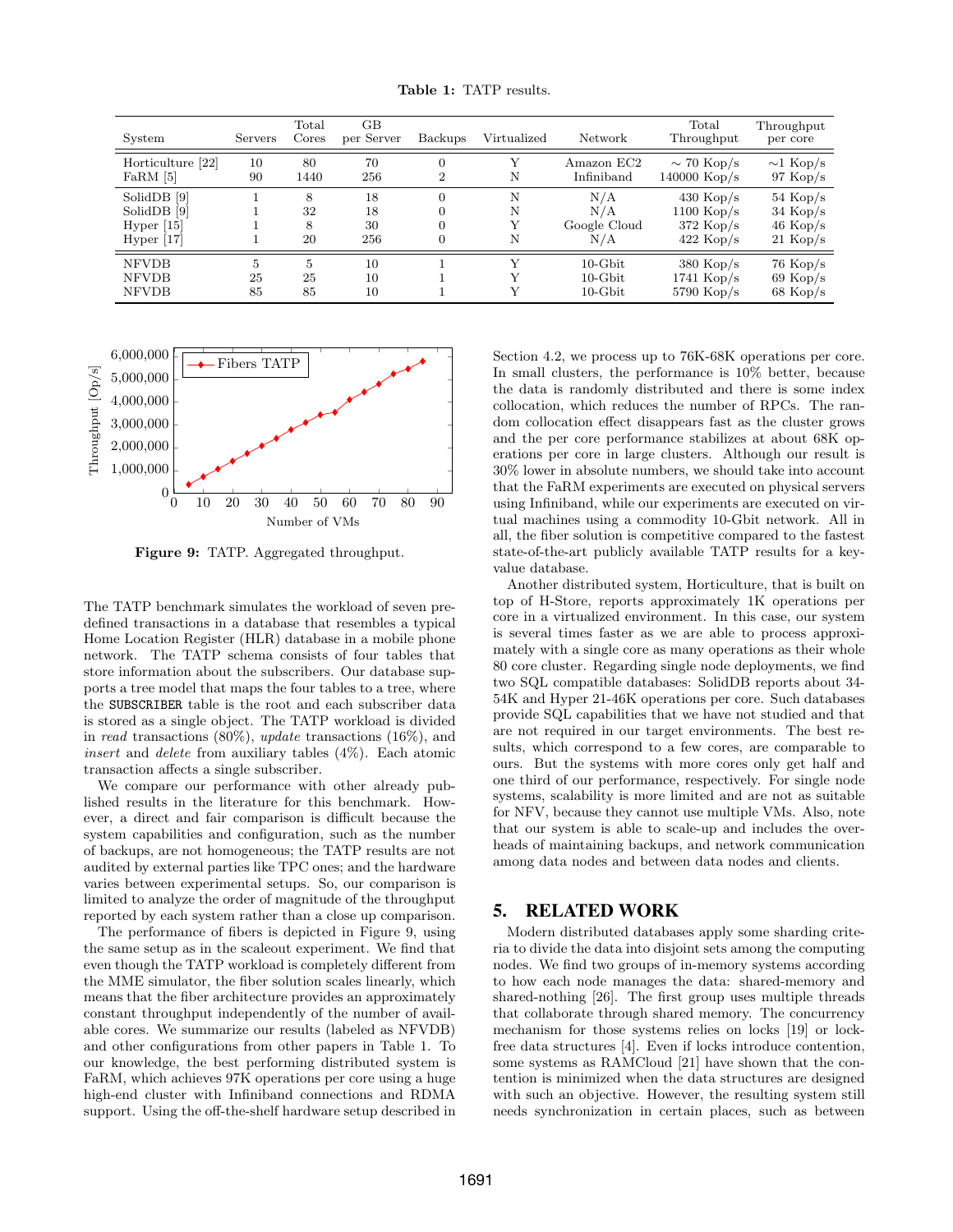dispatcher and worker threads, which limits the CPU utilization in our RPC-intensive workloads. We overcome this problem by changing the existing RAMCloud architecture to a single-threaded.

The second group are systems that apply the sharednothing principle and use a single thread to access the data. H-Store and VoltDB [27, 28] combine this approach with run to completion, which means that a request is processed from the start to the end without interruption. In our NFV case, this approach is not suitable, because some functionalities like enforcing the global uniqueness constraint in an index requires sending RPCs to remote nodes. THe ScyllaDB [24] solution is to use an event-driven processing that assigns a handler to each RPC. This solution is similar to the state machine architecture analyzed in this paper. As we discussed previously, this programming model changes the flow of the existing code and adds complexity to the system, which forced us to discard this solution. The partitioning of the data may go even beyond the processor, and extend to the NICs. For example, MICA architecture assigns a data partition to each core and gives exclusive usage of one NIC to each CPU core [12]. Such additional resource allocation is orthogonal to our design and might be combined with it.

The main advantage of fibers compared to the eventdriven approach is that keeping the state of the program variables and its stack is managed by the fiber framework and not manually by the programmer [1, 31]. The fiber framework used in our database is similar to other fiber frameworks such as Cappricio [32] and StateThreads [25]. The dynamic strategy for controlling the number of fibers is similar to the one used in Grappa  $[16]$  – a framework for distributed computing, which relies on fibers for efficient utilization of CPU during remote data accesses.

There are some experiences on the usage of fibers by a few of the major database vendors [8, 29]. The fibers are a light-weight replacement for processes to keep the SQL connection state, because they reduce the cost of context switching [7]. In our case, we show that fibers are an ideal complement to the shared-nothing architecture to support concurrency while avoiding extensive usage of synchronization primitives. Moreover, we explore the use of fibers in a new setting with stringent requirements with respect to latency and scalability as required in the context of NFV. Teradata reported some experimental use of fibers [3]. However, they did not support them due to problems in applying them to parallel code. Such problem was not present in our system because of the shared-nothing approach and the work delegation between processes by RPCs.

# 6. CONCLUSIONS

This paper describes the evolution of the multitasking approach of our database: from conventional multithreading to cooperative multitasking in a shared-nothing architecture based on fibers. The most significant advantage of the new architecture is the possibility to fully utilize the CPU in the elastic NFV setups, which is reflected in our experimental evaluation: We scale the system throughput with respect to the number of cores in each node, as well as with respect to the number of computing nodes in the cluster. Moreover, additional and less apparent benefits are present too. First, the database code is simple even though it is a distributed system. The RPCs do not break the procedural organization of code and encapsulate all the complexity of network

error handling. Second, the fiber management offers a more fine-grained scheduling of tasks, which is not possible with the preemptive scheduling of the operating system. For example, we have more control on when communication is to be performed. Also, we can improve the memory access locality of the tasks by sequentially scheduling similar tasks. Third, the cooperative management reduces the usage of synchronization primitives because only one thread is accessing memory simultaneously. This allowed us to remove a lot of spinlocks and complex lock-free synchronization patterns. The overall performance improvement due to this removal is not huge, because RAMCloud's code was already carefully designed to minimize synchronization overhead. Nevertheless, the removal of synchronization makes the code less likely to include hard-to-detect bugs resulting from mistakes of using synchronization primitives. This makes the learning curve for new developers softer as they do not need to pay special attention to often sophisticated synchronization techniques.

In our experience, the biggest disadvantage is that the usage of fibers requires that developers become conscious of the execution time of the code. Long running tasks must be designed more carefully, because they need some voluntary yield operations to keep the system responsive. As a rule of thumb, the majority of loop structures should include a call to yield if the fiber exceeds its CPU time slice. However, this is not an important drawback, because it is not difficult to add the voluntary yields, and a database programmer must be usually aware of the code performance anyway. Another disadvantage is that the number of database instances, with its corresponding coordination structures, increases proportionally to the number of cores instead of to VMs. In large multicore VM instances, this could be amended by grouping the coordination activities of database instances in the same VM to a single process, and use the fiber architecture described in the paper to process the main workload. Nevertheless, our contacted customers prefer small VMs with few cores, because they provide more flexible deployments and faster recovery time.

As our future work, we would like to explore how to handle the workload imbalances introduced by the shared-nothing architecture. In non-virtualized scenarios the imbalance problems are mainly caused by workload skewness. In virtualized environments, the imbalances may appear because of further reasons, such as different throughput of heterogeneous VMs, or contention on physical computing devices (e.g. a disk or network cards) that are shared by multiple VMs.

# 7. REFERENCES

- [1] A. Adya, J. Howell, M. Theimer, W. J. Bolosky, and J. R. Douceur. Cooperative task management without manual stack management. In USENIX Annual Technical Conference, pages 289–302, 2002.
- [2] C. Binnig, A. Crotty, A. Galakatos, T. Kraska, and E. Zamanian. The end of slow networks: It's time for a redesign. PVLDB, 9(7):528–539, 2016.
- [3] J. Catozzi and S. Rabinovici. Operating system extensions for the teradata parallel. In VLDB, pages 679–682, 2001.
- [4] C. Diaconu, C. Freedman, E. Ismert, P. Larson, P. Mittal, R. Stonecipher, N. Verma, and M. Zwilling.